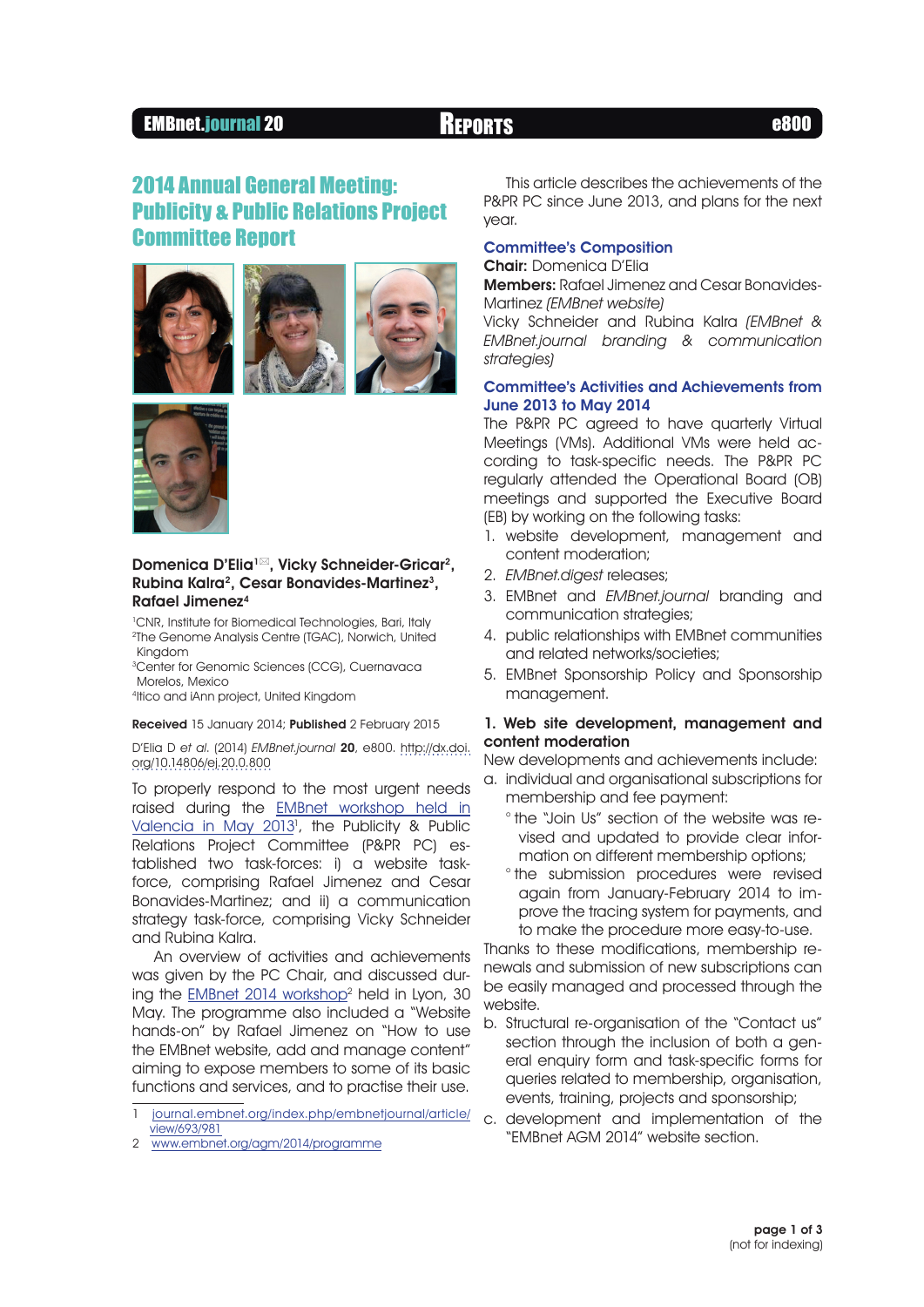## e800 Reports EMBnet.journal 20

New proposals are:

- d. the creation of a website portal dedicated to Education & Training (ET), preferably linked to [GOBLET](http://mygoblet.org/)<sup>3</sup> and including:
	- ° ET initiatives, schools and courses active across EMBnet Nodes;
	- ° programmes of research and student exchange active across EMBnet Nodes and affiliated societies and networks;
	- ° internship demands and offers;
- e. the creation of a website section for building project proposals. This section could include:
	- ° announcements of project proposals demanding specific expertise;
	- ° a register of specialists available for projects demanding specific expertise.

## 2. EMBnet and EMBnet.journal branding & communication

Branding & Design are prime ways for EMBnet to differentiate itself from its competitors. EMBnet branding strategy should consist of a plan that uses a unique set of design tools created for EMBnet, and applied to every communication vehicle to convey EMBnet (brand) identity. These tools include colour palette, typefaces, format, images and language. EMBnet has some of these elements in place. Indeed, in recent years, since the development of the new website, the P&PR PC already renewed the EMBnet branding by adopting a new colour palette, by developing a new logo and new templates for EMBnet presentations, brochures and leaflets (D'Elia D, 2013). However, the plan of the P&PR PC was to redefine and implement, during 2014-2015, new core elements, including also EMBnet.journal, in order to improve the perception of EMBnet in the scientific community. Publicity material, such as EMBnet brochures, leaflets, presentation templates, etc., should be created by following the new EMBnet Branding & Design strategy.

Our initial steps involved reviewing the existing EMBnet design brief and mapping any aspects that needed immediate revision versus more radical aspects that might require a complete redesign of the brand. Vicky Schneider and Rubina Kalra drafted a document, which was distributed in January 2014 to the OB and to EMBnet.journal's Executive Editorial Board (ENJ EB) for feedback. A snapshot of the main outcomes of this consultation process is illustrated in Figure 1.



3 [mygoblet.org](http://mygoblet.org/)



Figure 1. Summary of the most significant outcomes of the P&PR PC survey to outline a new branding & design strategy.

The major core values of EMBnet were considered to be in bioinformatics education and training, and in its networking and capacity building. To build on these strengths, it will be important to:

- develop modern education and training initiatives, and reinforce our alliances with other societies and networks proficient in the field;
- promote new initiatives, including new projects, and student and researcher exchange programmes.

The main actions are to:

- a. develop and implement EMBnet education and exchange programmes;
- b. establish an annual EMBnet Conference to be held jointly with the AGM, and possibly in collaboration with other affiliated societies, such as ISCB;
- c. promote common projects;
- d. deliver more tools and Web services;
- e. publish more papers and education-related articles in EMBnet.journal;
- f. produce more QuickGuides and online courses;
- g. provide well-maintained services useful for teaching and well-documented training exercises;
- h. promote membership subscriptions.

The points above were discussed during the EMBnet workshop and AGM, alongside proposals from the P&PR PC. A detailed report has been published in this volume by the Chair of the EB (Attwood, 2014). Realising these objectives will depend on substantial and consistent collaboration from EMBnet members, including contri-